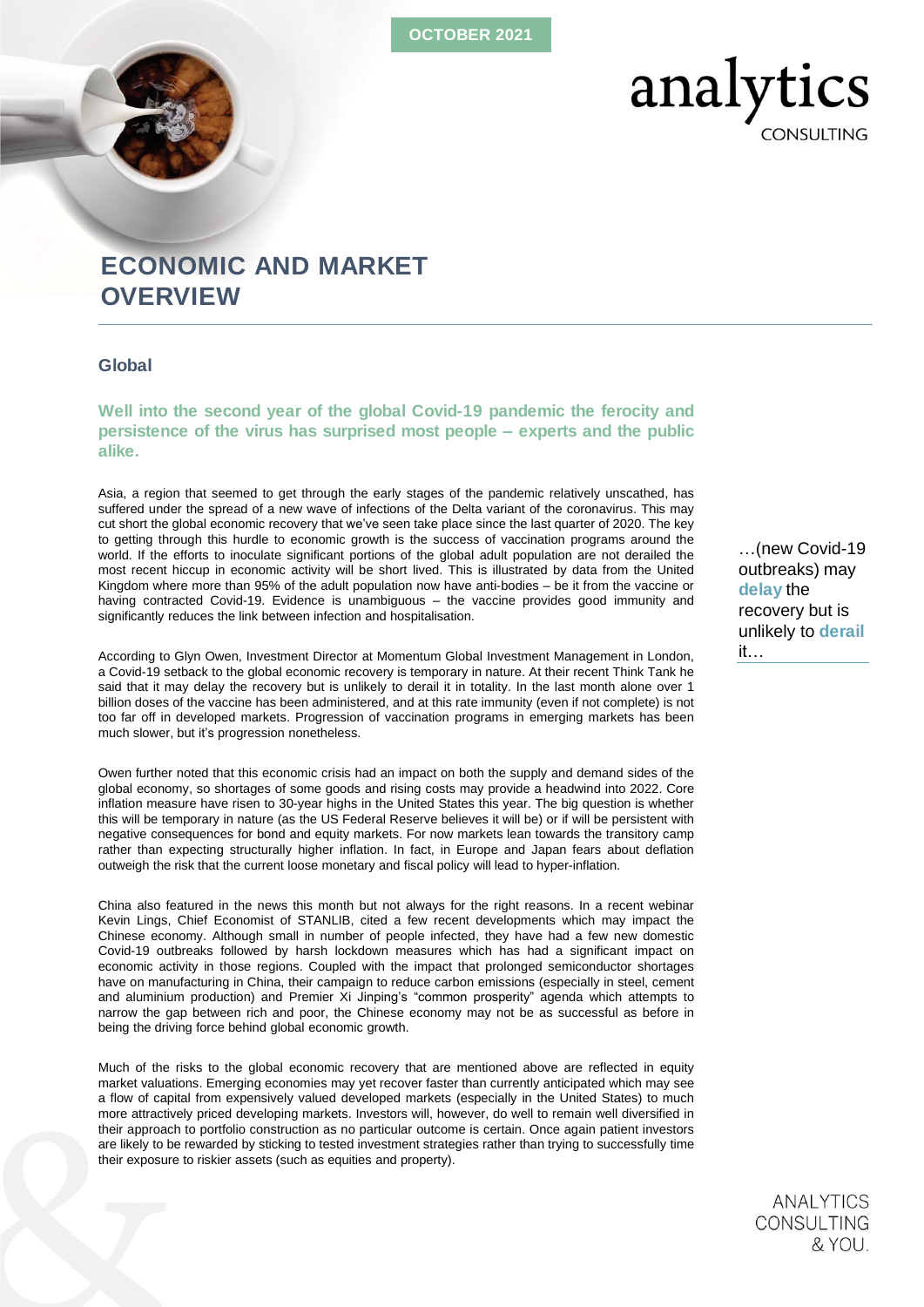

# South Africa

# The South African Reserve Bank's Monetary Policy Committee (MPC) decided to leave the repurchase rate unchanged, keeping it at 3.5%.

This is the seventh consecutive meeting where interest rates were kept in check with all the members of the committee voting for no change. The SARB's quarterly projection model (which is used as a guideline to set monetary policy) still indicates an increase of 25 basis points in the fourth quarter of 2021 and further increases in each quarter of 2022 and 2023. That amounts to total rate increases of 2.25% over the next 27 months. It's important to note that the QPM is not blindly followed but it certainly provides an indication of the trend of interest rates in the future. The market's not expecting rate increases to the quantum predicted by the QPM but it's fair to say that, with the information at hand, the next move will be up.

The rate of Covid-19 vaccinations in South Africa has remained quite stable with between 2% and 3% of the adult population receiving a dose every week. At this rate about 60% of the adult population would be vaccinated by middle December which will leave us short of the 70% target set by the Department of Health. However, this does not consider the portion of the population that has anti-bodies after having contracted the disease, so there may just be enough of a herd immunity to not lead to further lockdowns during South Africa's summer holidays.

The Independent Electoral Commission (IEC) has set the date for municipal elections as 1 November 2021. The results of these elections will give an indication to the extent voters will allow the governing parties in different municipalities another chance to deliver services. National Treasury provides enough funds to local governments to operate and it's now up to the public to put capable politicians in place to guide these funds away from corrupt pockets into proper infrastructure spend and the delivery of basic services to residents.

Back to the economic front: Visio Capital reports that headline inflation for August accelerated to 4.9% from 4.6% in July with transport prices making up the bulk of the increase in inflation having risen for the first time in four months. Food inflation also ticked up and is now at its highest rate in over four years. Both food and transport inflation are likely to remain elevated for the next few months resulting in headline inflation hovering around current levels before moving back to the middle of the inflation target range of 4.5%. In a speech he delivered at Stellenbosch University the governor of the Reserve Bank, Lesetja Kgnayago, made a case for targeting 3% as the long-term level of inflation of South Africa. Given their success in keeping inflation within its set limits since inflation targeting was introduced in South Africa over 21 years ago, the governor's comments should not go unnoticed. South Africans may be in for a prolonged period of low inflation which will lead to structurally lower costs of debt servicing. This could be very beneficial to the economic growth so dearly needed to address South Africa's unemployment rate and the government's ability to reduce its debt to GDP ratio.

Looking forward leading economic indicators, on aggregate, are looking better suggesting that the local recovery still has momentum. The South African economy is likely to return to pre-pandemic levels sooner than previously expected. However, signs of the global economic growth slowdown (mentioned on the previous page) pose a risk to the local economy which is heavily dependent on commodity prices. Faster economic reforms and encouraging investment spend (especially from foreigners) will be required to keep the growth momentum.

…there may just be enough of a herd immunity to not lead to further lockdowns…

> **ANALYTICS** CONSULTING & YOU.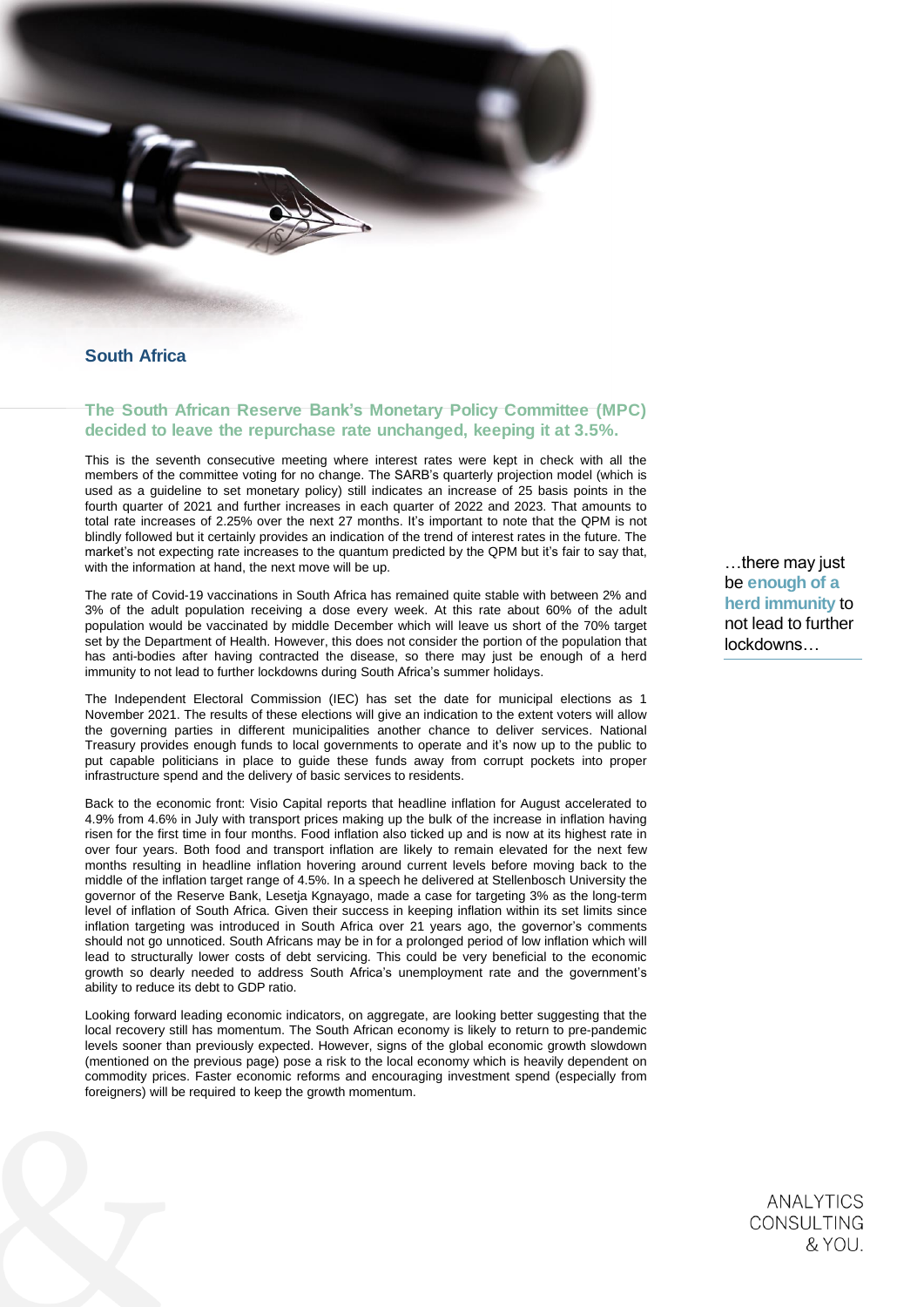## Market Performance

September was a challenging month in global markets, as both developed and emerging market equity indices finished the month lower. Laurium Capital reports that data out of China continued to be weak as Covid lockdowns, pollution control measures and power shortages slowed economic activity. There was also elevated risk of insolvency at Evergrande, a highly indebted Chinese property developer. These concerns coincided with the ongoing semiconductor chip supply shortage (emanating mainly from Malaysian lockdown restrictions) and constrained logistics capacity in nearly every supply node. As a result, global production output slowed down somewhat from the fast pace of growth we have seen since the Covid activity trough in early 2020.

South African equity indices ended the month lower. The All Share Index returned -3.1% for the month, with most of the pain coming in Resources, which lost nearly 10% in September. Heavyweights Naspers and Prosus again lost ground as Tencent and other related Chinese technology stocks remained under selling pressure. SA banks were positive performers, driven higher by solid results and improved credit losses. Small cap stocks bucked the trend and gained nearly 6% during the month. Year to date this sector has delivered 46.3% to investors who held on to their positions at the bottom of the market capitalisation spectrum.

Within commodity markets the picture was also mixed. The reduction in Chinese steel production caused iron ore prices to fall further, while palladium and rhodium prices continued to suffer the shortterm impact of closed auto factories. Conversely, the aluminium price surged following a coup in Guinea, a large bauxite producer. Brent crude oil marched higher, breaching \$80/barrel for the first time since 2018 as supplies of crude remained tight. This lead to the Sasol share price gaining more than 27% during the month – it has now more than doubled since the start of the year.

A strong US dollar, falling metal prices and higher energy prices put pressure on the rand which lost 4% during the month. This, as well as higher US Treasury yields reduced foreign investor appetite for South African bonds resulting in large selling (R35.2bn) pushing yields higher and prices lower (-2.1%).

MARKET INDICES <sup>1</sup> (All returns in Rand) 30 September 2021  $3$  months  $12$  months  $5$  years<sup>2</sup> SA equities (JSE All Share Index)  $-0.8\%$  23.2% 23.2% 7.8% SA property (S&P SA Reit Index) 6.9% 56.8% 56.8% 56.8% 56.8% 56.8% 56.8% 56.8% 56.8% 56.8% 56.7% 56.7% 56.7% 56.7% SA bonds (SA All Bond Index) 0.4% 12.5% 8.5% SA cash (STeFI) 8.8% 8.5% 3.8% 6.5% 3.8% 6.5% 3.8% 6.5% 3.8% 6.5% 3.8% 6.5% 3.8% 6.5% 3.8% 6.5% 3.8% 6.5% 5.5% Global developed equities (MSCI World Index) 5.5% 16.7% 16.7% 16.4% Emerging market equities (MSCI Emerging Market Index) 3.0% 17.0% 11.6% Global bonds (Barclays Global Aggregate) 4.4% -10.6% 3.8% 3.8%  $\,$  Rand/dollar  $^3$  5.4%  $^3$  5.4%  $^4$  5.4%  $^3$  5.4%  $^4$  5.4%  $^3$  5.4%  $^4$  5.4%  $^3$  5.4%  $^4$  5.4%  $^4$  5.4%  $^4$  5.4%  $^4$  5.4%  $^4$  5.4%  $^4$  5.4%  $^4$  5.4%  $^4$  5.4%  $^4$  5.4%  $^4$  5.4%  $^4$  5.4%  $^4$  5.4%  $^4$ Rand/sterling 2.8% -5.9% 2.6% Rand/euro 3.0% -10.9% 2.4% Gold Price (USD) 6.0% -7.0% -6.0% -6.0% -6.0% -6.0% -6.0% -6.0% -6.0% -6.0% -6.0% -6.0% -6.0% -6.0% -6.0% -6.0 Oil Price (Brent Crude, USD) 8.9% 91.7% 9.9% 91.7% 9.9% 91.7% 9.9%

Source: Factset

All performance numbers in excess of 12 months are annualized

A negative number implies fewer rands are being paid per US dollar, so it implies a strengthening of the rand.

…Year to date small cap stocks have delivered 46.3% to investors…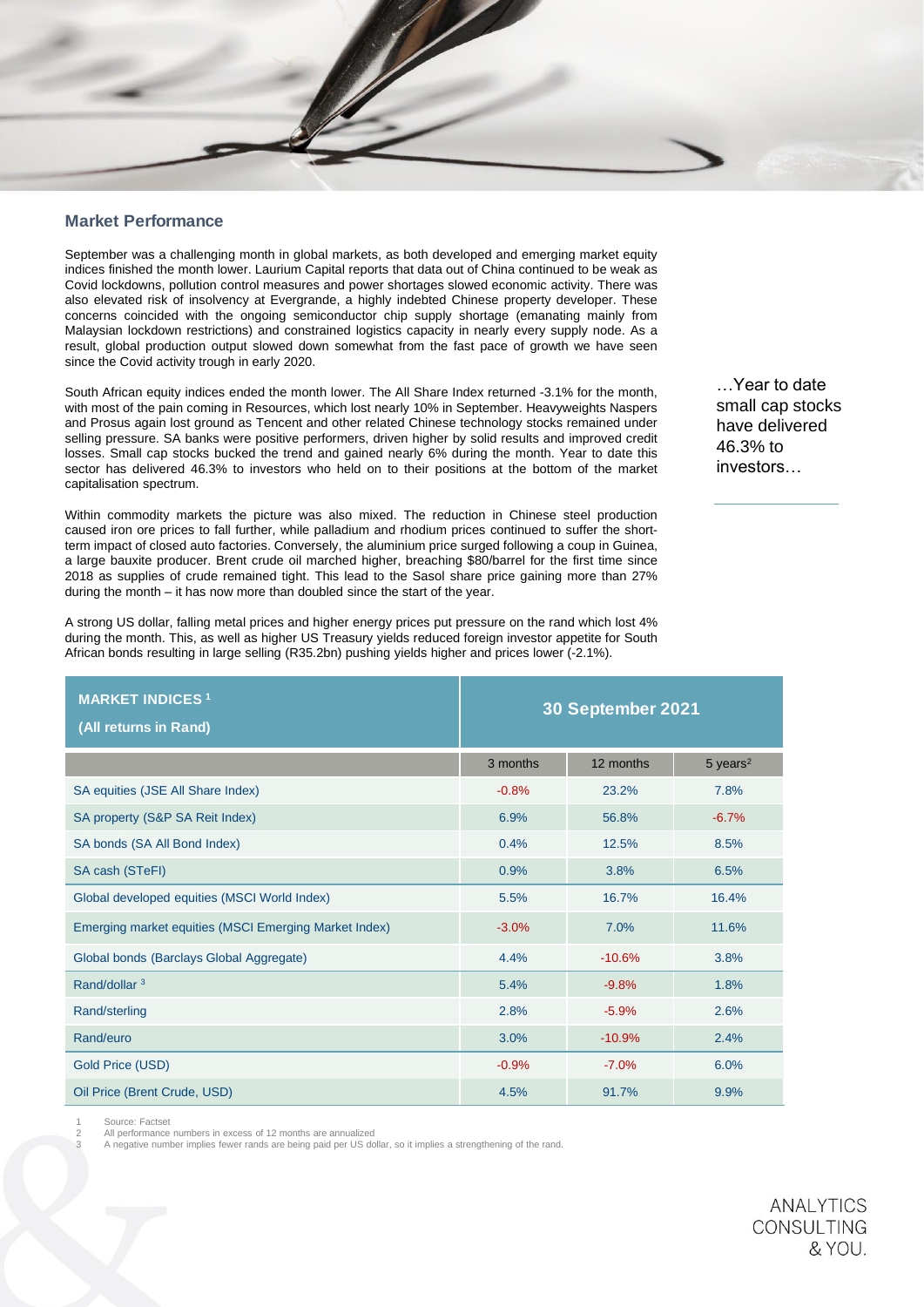# Commentary – The World is not Enough

With the recent release of "No time to die", the 25<sup>th</sup> movie in popular James Bond franchise, it was very tempting to write about the effects that improving mortality rates have on global demographics. We however opted to go back in time to "The world is not enough", the 19<sup>th</sup> movie in the 007 series. This month we're having a look at the quantum of global wealth, and who owns it.

Credit Suisse recently published their annual global wealth<sup>1</sup> report. They state that wealth creation in 2020 was largely immune to the challenges facing the world due to the actions taken by governments and central banks to mitigate the economic impact of COVID-19. Total global wealth grew by 7.4% (to USD 418 trillion) and wealth per adult rose by 6% to reach another record high of nearly USD 80 000. Overall, the countries most affected by the pandemic have not fared worse in terms of wealth creation.

USD 418 trillion. That's a lot of wealth. It consists mainly of property (the property market in China is believed to be over USD 50 trillion and over USD 36 trillion in the United States) and financial assets such as shares, cash (in the form of bank accounts). All the gold ever mined amounts to an eighteen meter cube (just short of 200 000 tonnes) and is worth around USD 11 trillion at the prevailing gold price. The total cryptocurrency market reached a capitalisation of nearly USD 2.4 trillion in May this year, but has since fallen back to below USD 2 trillion. Global equity markets account for about USD120 trillion of global wealth.

Statistics can hide a lot of detail. An average level of net wealth of around USD 80 000 per adult does not sound too shabby – that's R1.2 million for every person over the age of 18. Given that the wealthiest people on earth (either Elon Musk or Jeff Bezos, depending on what happens to Tesla's and Amazon's share prices) are worth nearly USD 200 billion each it stands to reason that there is a very unequal distribution of wealth among the citizens of the world as the graphic below shows:



**GLOBAL WEALTH DISTRIBUTION** 

1 – Net worth, or "wealth," is defined as the value of financial assets plus real assets (principally housing) owned by households, minus their debts. This corresponds to the balance sheet that a household might draw up, listing the items which are owned, and their net value if sold. Private pension fund assets are included, but not entitlements to state pensions. Human capital is excluded altogether, along with assets and debts owned by the state (which cannot easily be assigned to individuals).

> **ANALYTICS CONSULTING** & YOU.

…wealth per adult rose by 6% to reach nearly USD 80 000…